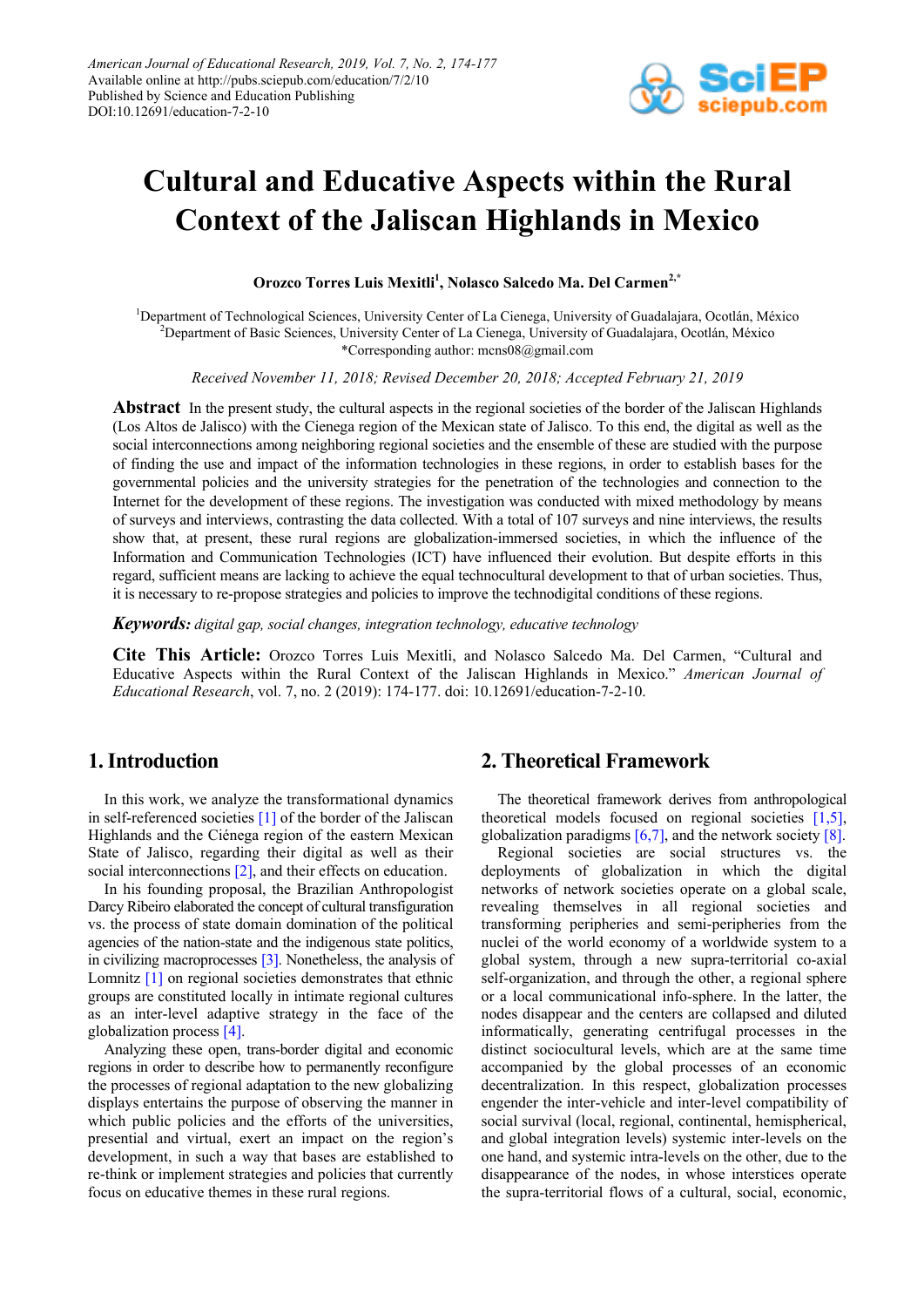and global disorder. In this regard, the inter-level mentalist communication flows create trans-border digital enclaves in the regional societies of minorities in nation-states, contributing to the populational formation of new monoethnic groups in other sociocultural levels.

The worldwide configuration of civilizing phenomena operate by means of the labyrinthine world economy and the network society  $[8,9,10,11,12]$  of previous structures, in transformation into a global system, which decentralizes the pre-digital axial structures, above all the economic ones, and transforms them into co-axial structures (economic and open trans-border digital regions), generators of multiple supra-territorial informatics and economic flows of decontextualizing multidirectional digital information, hybrid and centrifuged, which permanently reconfigure, through the displacement of regional heterocommunication, to local autocommunication, at the regional integration level, vs. the new local cultural patterns. The social structure of open farming communities (in this case, at local levels such as multiple, open trans-border regions), of la Ciénega/Jaliscan Highlands (Altos de Jalisco), these present from the auto-referenced self-organization and the display of the work processes involved in its native farming structural form, where the majority of the members of the domestic farming unit participate in the work camps, such as production units in this case, of their agricultural land parcel, where the small land-holder form predominates, and second, that of the *ejido*, which is land held in common  $[13,14,15]$ .

#### **2.1. Modernization of the Educative Model in Mexico and the Digital Gap**

The educative model in Mexico has as one of its pillars the promoting of a digital culture with Information and Communication Technologies (ICT), to the extent that, as expressed by Cantú, a Arévalo, & Vázquez [\[16\],](#page-3-7) it is found not only in the documents of the 2016 Educative Model, but has also been present since the year 2011. In these documents, reference is made to different general and transversal principles, such as educative quality and integral formation, with a focus based on meaningful learning, in addition to special reference on the development of digital skills, which should be fomented through the learning of the ICT, the latter a pathway for insertion into the information society and the social challenges confronting Mexico. Among the needs and plans of action can be found the modernization of school centers with tools that improve the development of digital skills and the learning of the students and to ensure equal learning opportunities [\[16\].](#page-3-7)

In Mexico, it is necessary to create a technological plan and the involvement of the private sector as a development motor in the different types of the regions of the country, whether metropolitan or rura[l \[17\],](#page-3-8) incorporating universities into the design and follow-up of technological and social-welfare projects, driving the impact and the results. Therefore, the participation is of the utmost importance of Institutions of Higher Learning (IHL), in that through these, dialogue between the society and the State can come about in a manner that benefits the implementation of better alternatives and their execution. In the zone of the Jaliscan Highlands, the University of Guadalajara is the IHL that mainly exerts an impact, the technological capacity that it possesses is at present that possessing the greatest speed for connected users, but there are some upper-middle-level schools that have had to contract an external server for a connecting service to the Internet. The latter renders the services limited, or even null, at the upper-middle-level schools of the University of Guadalajar[a \[18\].](#page-3-9)

#### **3. Methodology**

The objective of this investigation was to analyze developing rural areas to determine the educative and social changes with the emergence of the information technologies, so as to, with this, establish bases for the application of university policies and strategies regarding ICT in these regions.

For this, a mixed methodology is considered, which departs from quantitative techniques, in order to subsequently complement these with qualitative techniques, ending with the contrast in results to present conclusions corroborated by both methods [\[19\].](#page-3-10)

In this manner, three main stages are considered that are divided into surveys, interviews, and the analysis of results.

In a first stage, the area is delimited to study open, trans-border farming societies, in which a survey is carried ou[t \[20\].](#page-3-11)

In a second stage, respondents are selected for being subjected to open, semi-structured interviews, utilizing Atlas.ti qualitative analysis software. Networks are created and coded, which allows for their better analysis and interpretation.

In a third stage, the quantitative results of the surveys and the qualitative results of the interviews are related to draw conclusions and to carry out proposals.

### **4. Results**

Application of the survey gathers information on the following themes: access; limitations; characteristics; preferences; uses; spaces; interfaces; intermediaries, and virtual universities. The survey is conducted with the following characteristics:

- Universe: Males and females aged 10 years or over.
- Geographic ambit: The survey is applied in farming communities in the bordering region of la Ciénega and the Jaliscan Highlands. Sample: Randomized, with a 95% Confidence Interval (95% CI) and a CI of 9), applied to volunteers.

The interviews were carried out openly and in a nonstructured fashion, with a total of nine interview respondents, among which six were found at different times in their preparatory-school studies, three were in grade 2, two were in grade 4, and one was in grade 6. In terms of gender, there were three males and three females. There were three respondents from the San Francisco de Asís locality, two from La Purísima, one from Monte Largo, and two from Atotonilco el Alto (headquarters), which covers and extensive area of the Jaliscan Highlands and the ranching communities and farms surrounding the municipal headquarters of Atotonilco el Alto.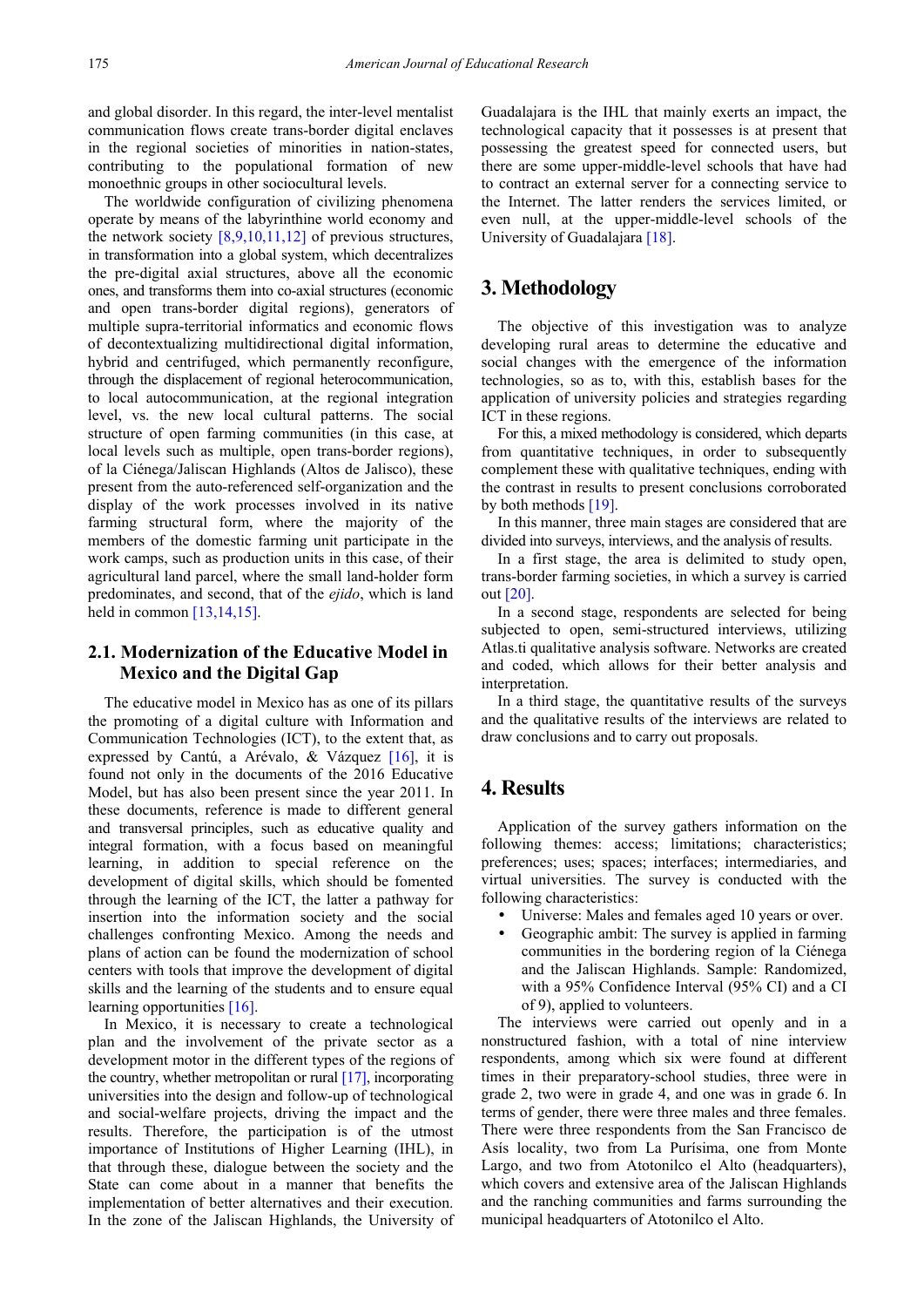Next, we describe the relationship among the objectives of the investigation, the results of the interviews, and data from the interviews:

On visualizing the analysis from a social perspective, it was identified that technological emergence affects certain areas of the society, which can co-exist within the family and with friends. In addition, on occasion, the limits are exceeded and consequently, the respect, which generates problems of co-existence. On another hand, the academic dynamic is observed as modified and benefitted, the elaboration of school work is facilitated, there are programs that expedite the integration of information, and there are platforms that permit the search for reliable information. However, in the locality, the connection is not always efficient, and Internet service and mobile data networks do not reach all spaces. Additionally, the DSL (Digital Subscriber Line) connection, on being connected to various users, presents failures. Also, the mobile telephone network is not very efficient, due to that, halfway between the localities of Atotonilco el Alto and San Francisco de Asís, the mobile network reaches Network 4G, but on entering the locality, the connection is already limited, and in the preparatory school, there is no signal the majority of the time, impeding the connection to mobile data or even telephone contact.

The main means of access to the Internet are the Smartphone and the computer. The connection, while low, functions for basic things, such as sending an E-mail, speaking by Chat, posting photographs, or processing paperwork, with Facebook and WhatsApp the principal applications utilized. The latter two are employed for communication and relaxation, each with its own characteristics that allow for differentiating between and choosing which to utilize depending on each action and need.

While all of the respondents to the interviews have a computer, which is used principally for school work and homework, the respondents also have a mobile phone (the most popular device), which they utilize for accessing the social networks, sending documents, images, and videos, creating groups, conducting research, resolving doubts, or carrying out tasks or works that do not require a digital format.

The main spaces for accessing ICT are found in the preparatory school, a place with computers and Internet access, although the latter may be deficient. While some have Internet service in their homes and on their cellular phone, others turn to public spaces such as plazas, parks, or cybercafés. Normally in these cybercafés, there are persons who provide orientation on carrying out the printing of works, formats, documents, images, or photographs. With regard to self-learning, only one of the respondents had utilized a platform to learn English, which the individual did not perceive as very functional, because there was no professor with whom to resolve doubts or to interact, as would be available in person.

Thus, within this contrast, it is possible to establish that the factors that could increase the impact of virtual universities in farming communities could mainly comprise an improvement of the connections, in order for the network and the services to permit rapid and effective navigation, and similarly, for the educative spaces to increase, becoming on-line education promoters in which

spaces would be opened for persons who wish to continue their studies and for them to do so by means of virtual platforms.

Likewise, it is considered important for orienting docents to be incorporated who have skills in digital formation, for them to guide the individuals who have recently begun to access virtual platforms, which would be a impulse that motivates and generates a satisfacfory experience with ICT-driven education, to promote virtual formation and, at the same time, strengthen rural farming communities.

#### **5. Discussion**

In terms of the field analysis, local spheres were observed of the regional culture of social relationships, such as the systemic interconnection of digital networks, which are local adaptations to the phenomenon of globalization expressed digitally the network society and digital modernity [\[10\],](#page-3-12) as well as of the technocultural mutation (global, with technoregional manifestations, local levels of integration) from the cultural heterocommunication (prior to the Network-Society) and its civilizing informatics transformation, through the ICT, in the migration to the access era, materialized, in Digital Modernity [\[10\],](#page-3-12) as well as in the Network Society  $[8,21]$  by means of global digital networks and their sociocultural phenomenological interactions at the regional level.

In the result, it is possible to observe that the rural society is not isolated and that there exists a strong presence of means of communication, ICT, and connection to the Internet through different media. Therefore, in the words of  $[1]$ , the cultural spaces where the regional elite interact, in these cases school centers, or the public spaces where they connect to the Internet, permit heterocommunication at the local level. However, Facebook, with its mobile cellular telephony, implies an expansion of the world of interactions toward a digital flow sphere with global potential, which is a transformational aspect of communities of migrants deriving from decades ago, which renders these closed to neighboring peoples, that is, closed to places and open to space flows  $[8]$ . In this situation, the populations are turned, from distinct levels, toward the consumption of merchandise whose trajectory is global.

Taken together, all of this translates into novel textualities, described by Manovich [\[11\]](#page-3-13) and Kirby [\[10\],](#page-3-12) in which cultures can mold their own cultures in pixels and additionally can in turn be molded by situations and processes that are external to regional and domestic localities. The latter come together as regional societies with sociocultural levels of integration and articulation with the network-society, converting these informatically into open, trans-border regions.

In order for this to occur, it is necessary to update the policies and strategies that allow these communities to maintain a constant and quality-oriented outcome with the different lines of digital communication with the rest of the world, in order for these regions to be able to count on adequate connectivity. This is because, their lacking this connectivity and communication can give rise to differences among generations on their being technologically